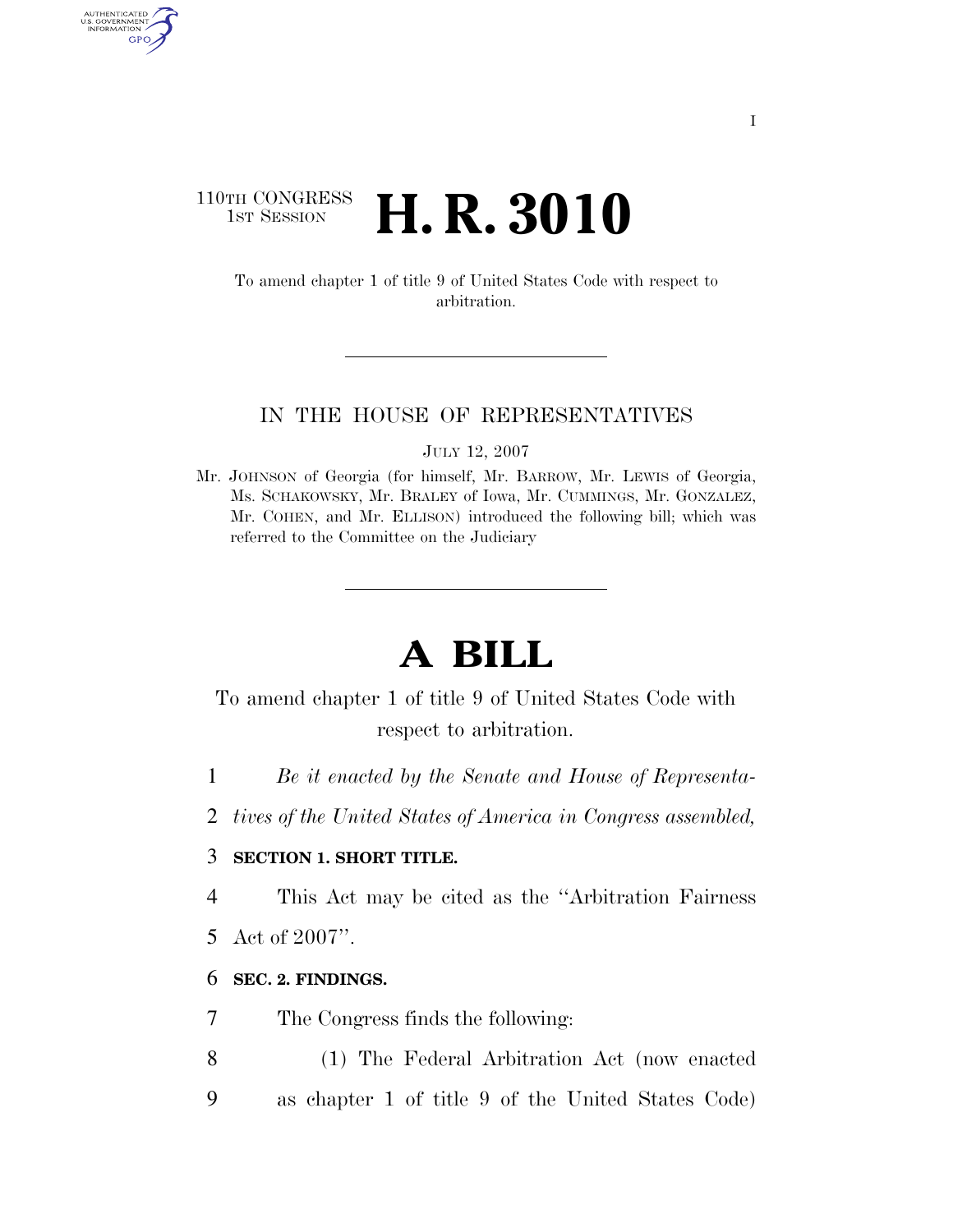was intended to apply to disputes between commer- cial entities of generally similar sophistication and bargaining power.

 (2) A series of United States Supreme Court decisions have changed the meaning of the Act so that it now extends to disputes between parties of greatly disparate economic power, such as consumer disputes and employment disputes. As a result, a large and rapidly growing number of corporations are requiring millions of consumers and employees to give up their right to have disputes resolved by a judge or jury, and instead submit their claims to binding arbitration.

 (3) Most consumers and employees have little or no meaningful option whether to submit their claims to arbitration. Few people realize, or under- stand the importance of the deliberately fine print 18 that strips them of rights; and because entire indus- tries are adopting these clauses, people increasingly have no choice but to accept them. They must often give up their rights as a condition of having a job, getting necessary medical care, buying a car, open- ing a bank account, getting a credit card, and the 24 like. Often times, they are not even aware that they have given up their rights.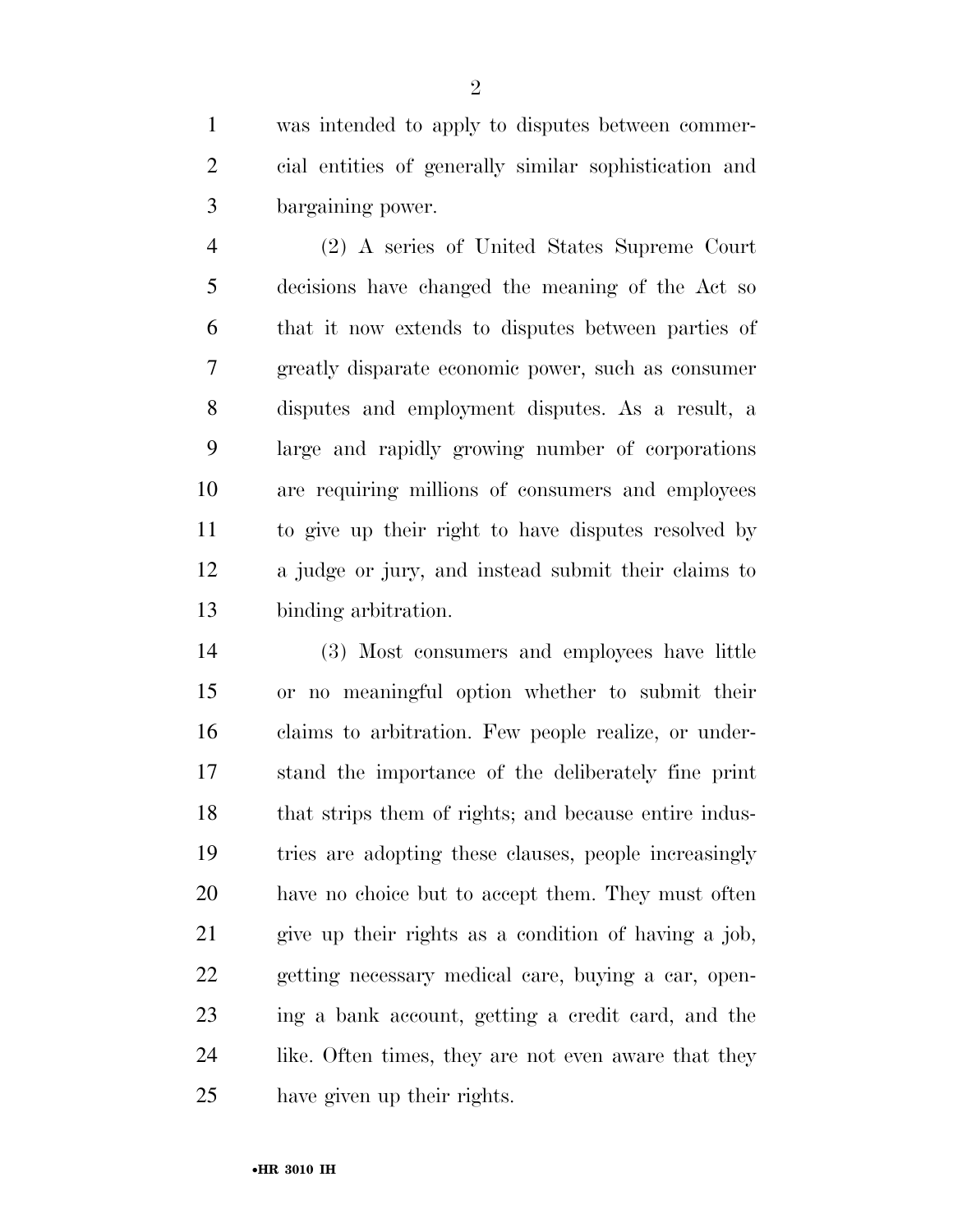(4) Private arbitration companies are some- times under great pressure to devise systems that favor the corporate repeat players who decide wheth- er those companies will receive their lucrative busi-ness.

 (5) Mandatory arbitration undermines the de- velopment of public law for civil rights and consumer rights, because there is no meaningful judicial review of arbitrators' decisions. With the knowledge that their rulings will not be seriously examined by a court applying current law, arbitrators enjoy near complete freedom to ignore the law and even their own rules.

 (6) Mandatory arbitration is a poor system for protecting civil rights and consumer rights because it is not transparent. While the American civil jus- tice system features publicly accountable decision makers who generally issue written decisions that are widely available to the public, arbitration offers none of these features.

 (7) Many corporations add to their arbitration clauses unfair provisions that deliberately tilt the systems against individuals, including provisions that strip individuals of substantive statutory rights, ban class actions, and force people to arbitrate their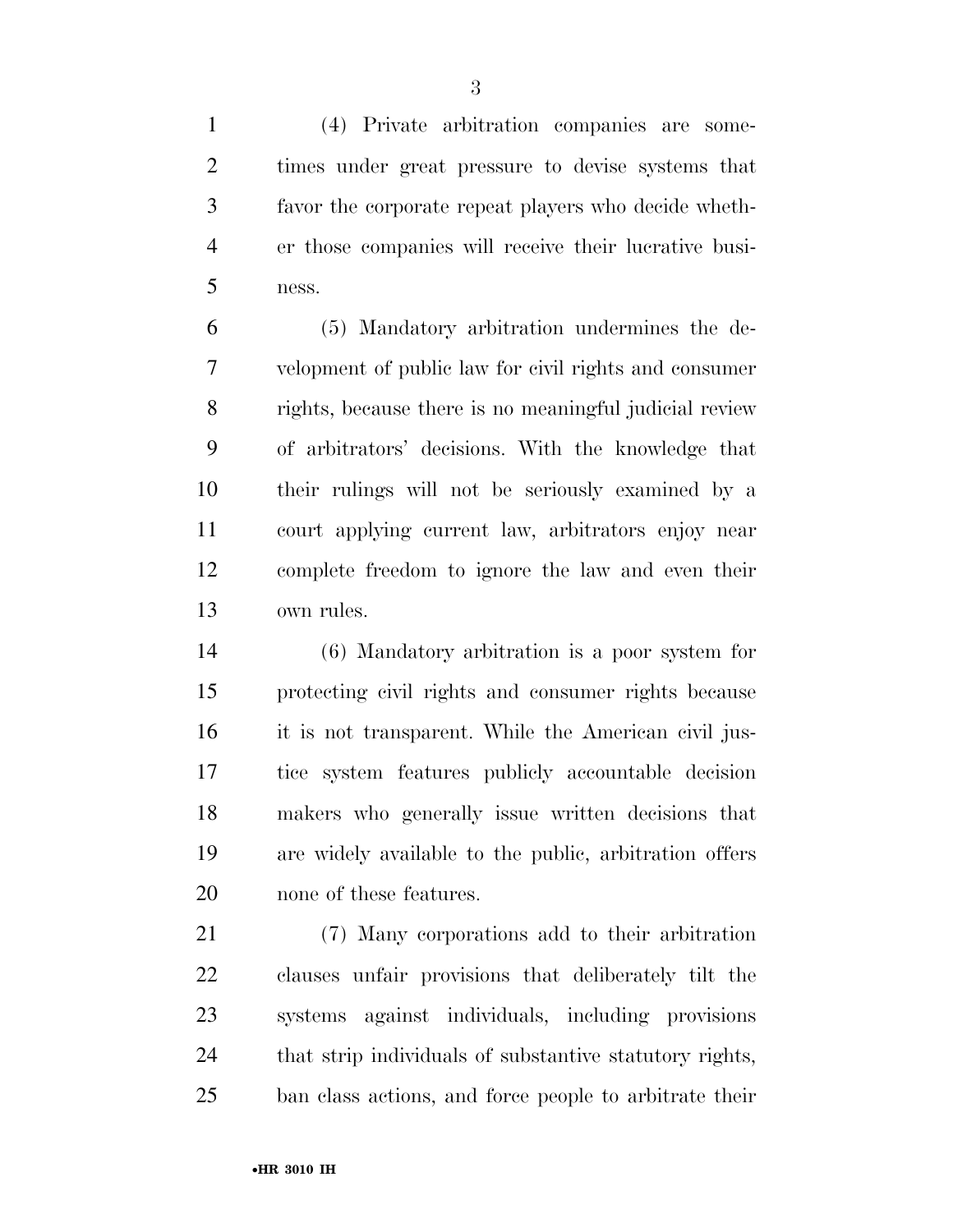claims hundreds of miles from their homes. While some courts have been protective of individuals, too many courts have upheld even egregiously unfair mandatory arbitration clauses in deference to a sup- posed Federal policy favoring arbitration over the constitutional rights of individuals. **SEC. 3. DEFINITIONS.**  Section 1 of title 9, United States Code, is amend- ed— (1) by amending the heading to read as follows: **''§ 1. Definitions''**; 12 (2) by inserting before "Maritime'" the fol- lowing: 14 "As used in this chapter—"; 15 (3) by striking "'Maritime transactions'" and inserting the following:  $\text{``(1) 'martime transactions';''};$  (4) by striking ''commerce'' and inserting the following:  $((2)$  'commerce'"; (5) by striking '', but nothing'' and all that fol- lows through the period at the end, and inserting a semicolon; and (6) by adding at the end the following: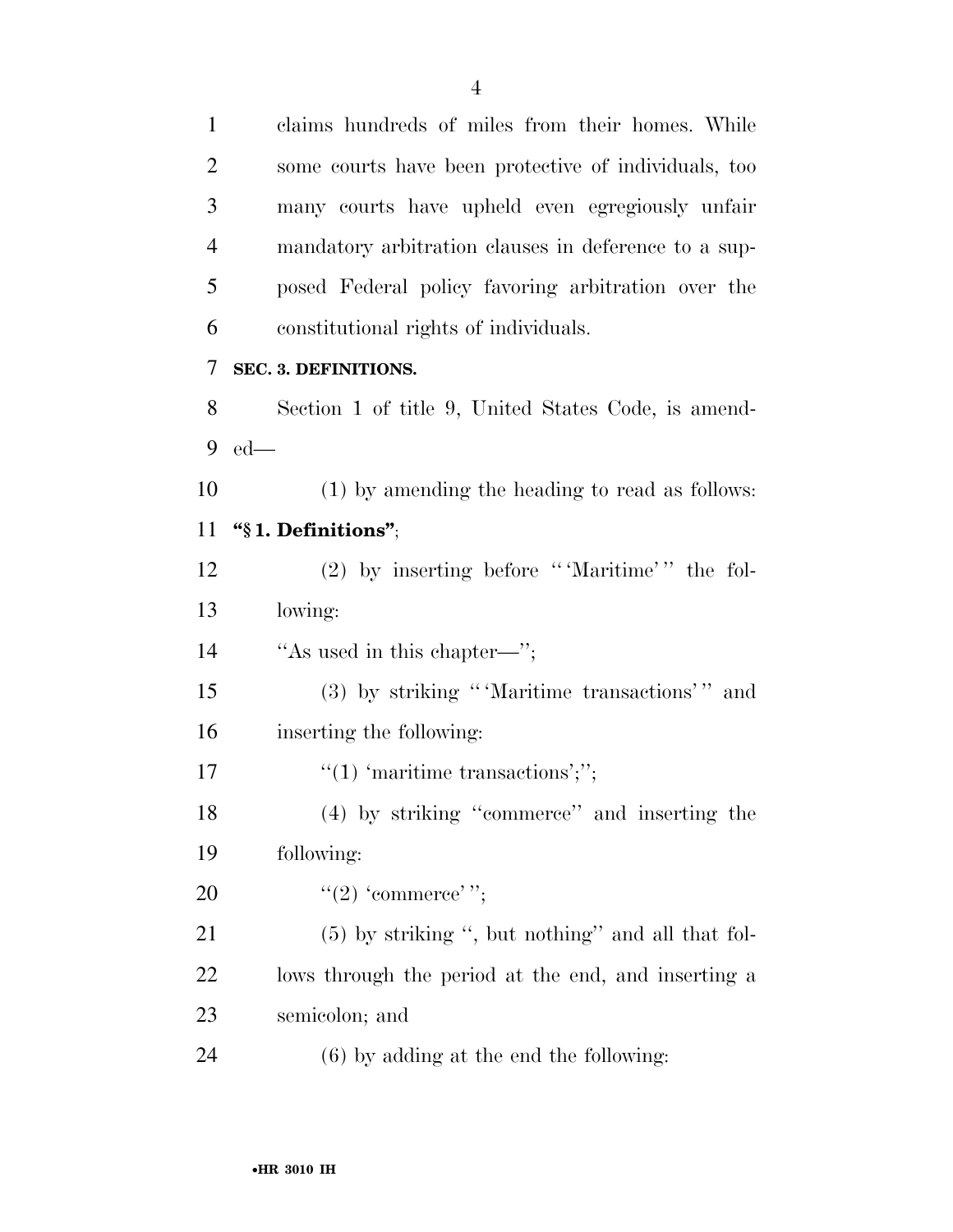1 ''(3) 'employment dispute', as herein defined, means a dispute between an employer and employee arising out of the relationship of employer and em- ployee as defined by the Fair Labor Standards Act; ''(4) 'consumer dispute', as herein defined, means a dispute between a person other than an or- ganization who seeks or acquires real or personal property, services, money, or credit for personal, family, or household purposes and the seller or pro- vider of such property, services, money, or credit; 11 ''(5) 'franchise dispute', as herein defined, means a dispute between a franchisor and franchisee arising out of or relating to contract or agreement by which— ''(A) a franchisee is granted the right to engage in the business of offering, selling, or distributing goods or services under a mar- keting plan or system prescribed in substantial part by a franchisor;  $\langle (B)$  the operation of the franchisee's busi- ness pursuant to such plan or system is sub- stantially associated with the franchisor's trade- mark, service mark, trade name, logotype, ad- vertising, or other commercial symbol desig-nating the franchisor or its affiliate; and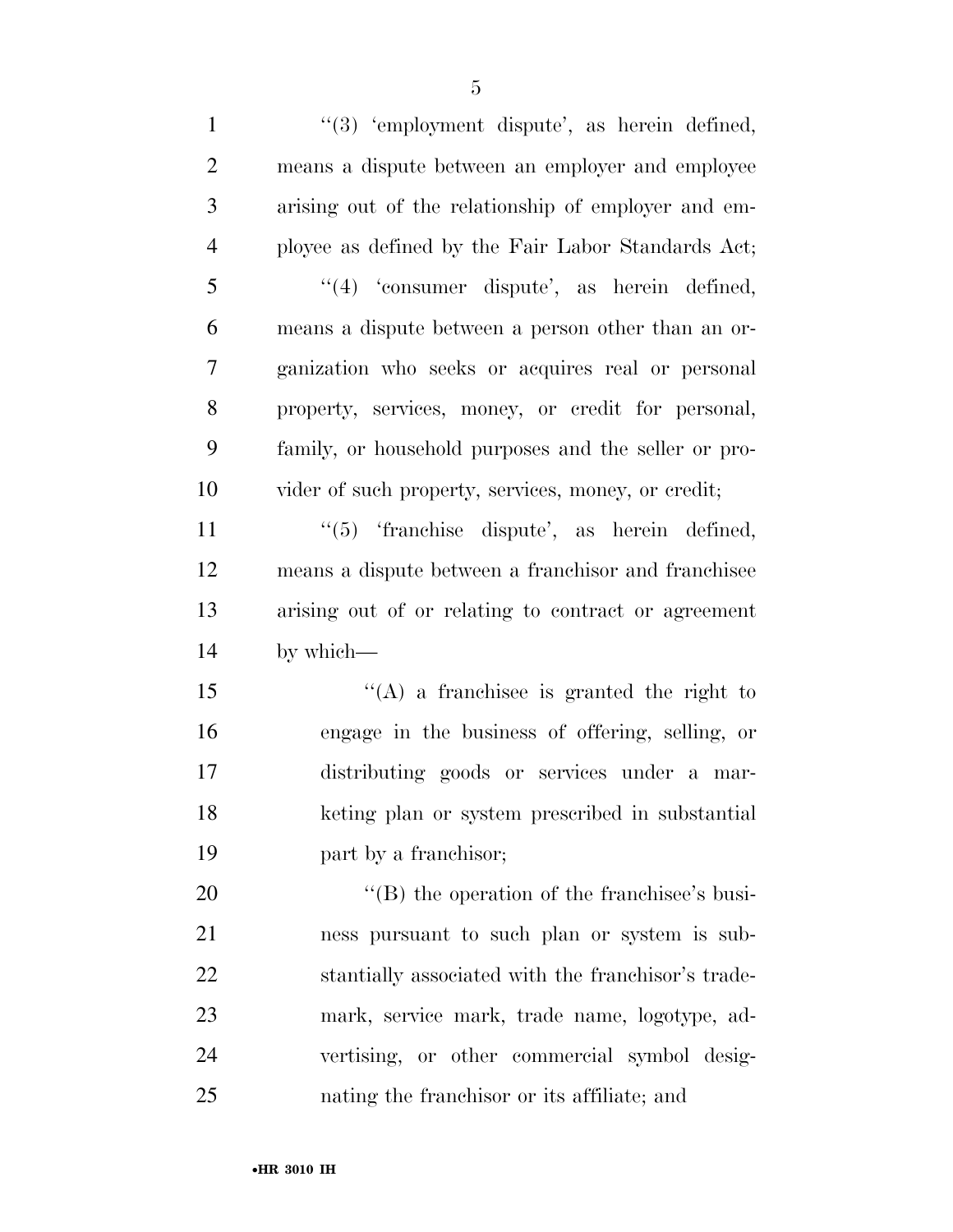| $\mathbf{1}$   | $\lq\lq$ (C) the franchisee is required to pay, di-     |
|----------------|---------------------------------------------------------|
| $\overline{2}$ | rectly or indirectly, a franchise fee; and              |
| 3              | " $(6)$ 'pre-dispute arbitration agreement', as         |
| $\overline{4}$ | herein defined, means any agreement to arbitrate        |
| 5              | disputes that had not yet arisen at the time of the     |
| 6              | making of the agreement.".                              |
| 7              | SEC. 4. VALIDITY AND ENFORCEABILITY.                    |
| 8              | Section 2 of title 9, United States Code, is amend-     |
| 9              | $ed$ —                                                  |
| 10             | (1) by amending the heading to read as follows:         |
| 11             | "§2. Validity and enforceability",                      |
| 12             | (2) by inserting "(a)" before "A written";              |
| 13             | (3) by striking ", save" and all that follows           |
| 14             | through "contract", and inserting "to the same ex-      |
| 15             | tent as contracts generally, except as otherwise pro-   |
| 16             | vided in the title"; and                                |
| 17             | (4) by adding at the end the following:                 |
| 18             | "(b) No predispute arbitration agreement shall be       |
| 19             | valid or enforceable if it requires arbitration of—     |
| 20             | $\lq(1)$ an employment, consumer, or franchise          |
| 21             | dispute; or                                             |
| 22             | $\lq(2)$ a dispute arising under any statute in-        |
| 23             | tended to protect civil rights or to regulate contracts |
| 24             | or transactions between parties of unequal bar-         |
| 25             | gaining power.                                          |